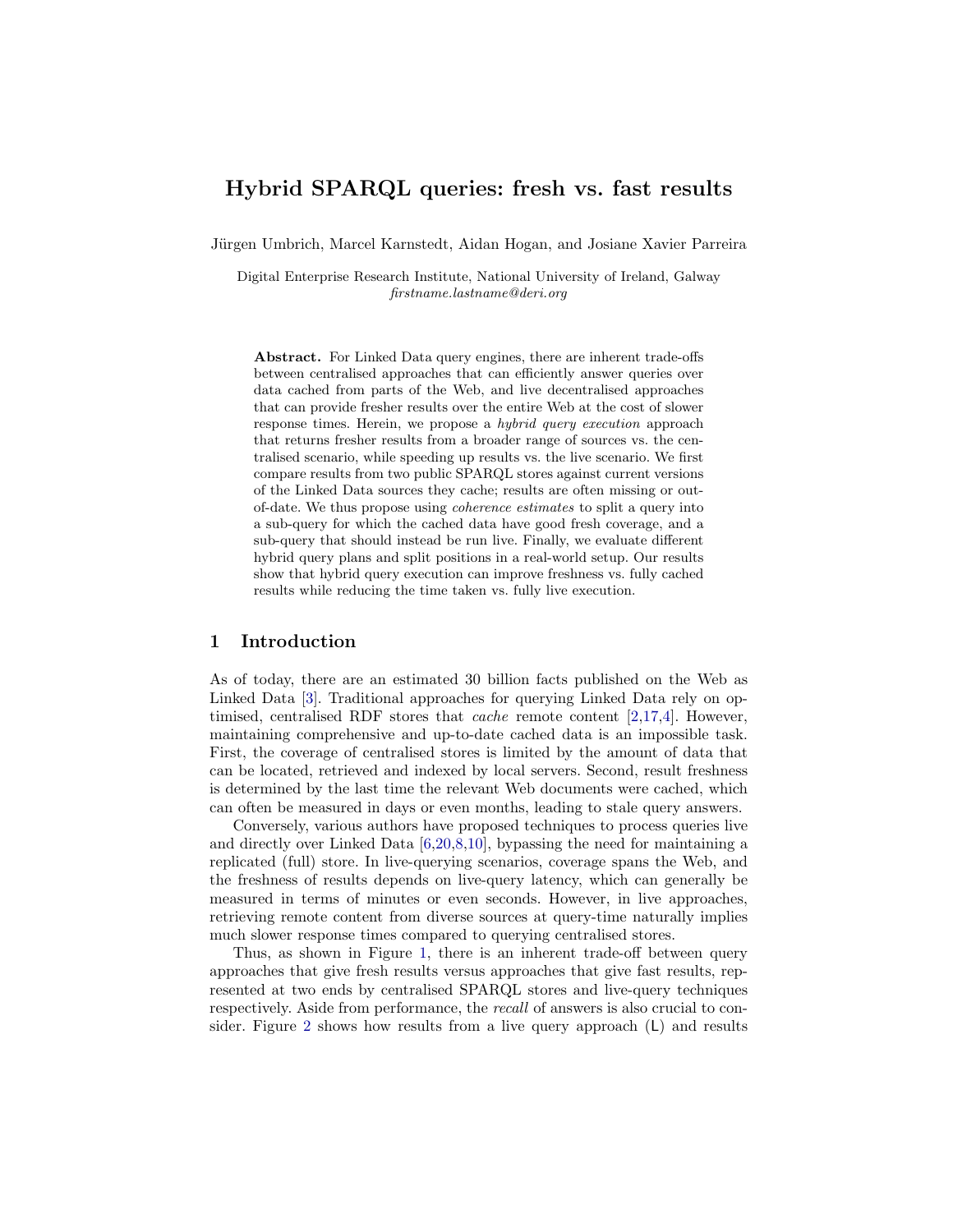

<span id="page-1-0"></span>Fig. 1. Query Trade-off

<span id="page-1-1"></span>Fig. 2. Result set (Venn) diagram

from a store of cached Web data (S) may diverge. Some of the results remain the same  $(\Delta \cap)$ ; when this happens we say that the SPARQL store returned coherent results. However, the store may return results that live querying does not  $(\Delta^{\mathsf{S}})$ , which may be stale results from sources that have changed, or may be accurate results from sources that live querying did not consider. Conversely, the live approach may find answers that the store did not  $(\Delta^{\mathsf{L}})$ , either from updates in remote sources, or from sources not cached/indexed by the store.

Evidently, both centralised and live query engines have their inherent strengths and weaknesses. We thus propose a hybrid approach that combines the two. Our hybrid engine can be thought of as a "live-wrapper" for centralised SPARQL endpoints that splits a query into two, where one part is executed over the centralised store and the other part is executed using existing live-querying techniques. By getting the store to quickly service query-patterns for which it has good up-to-date coverage, and by running the rest of the query live, our hybrid approach aims to strike a balance between fresh and fast results.

Deciding which parts of the query to run live and which to run centrally requires knowledge of the coherence of the replicated store wrt. remote data, which depends on the dynamicity of remote data and coverage of the store. Consider the hypothetical query WHAT ARE THE CURRENT TEMPERATURES IN European capital cities? Data about current temperatures are dynamic and appropriate for live-query techniques (the store would return stale results). Also, the store may not have indexed data about which continent each city is on; this part should also be fetched live. Conversely, information about capital cities is static and well-covered by the store. In our hybrid approach, up-to-date results about capital cities are quickly retrieved from the store and enriched with results from the Web about continents and temperatures. Stale results are avoided by not asking the centralised store about current temperatures.

We continue this paper with background on Linked Data querying (Section [2\)](#page-2-0). We then introduce our hybrid query architecture (Section [3\)](#page-3-0). Next, we propose probing RDF stores to collect coherence estimates, and present experiments for two public SPARQL engines (Section [4\)](#page-4-0). We then detail our hybrid query-planning component (Section [5\)](#page-7-0). For the two public stores, we evaluate different hybrid query plans and the extent to which they speed up live querying while freshening up centralised results (Section [6\)](#page-9-0). We then conclude (Section [7\)](#page-14-0).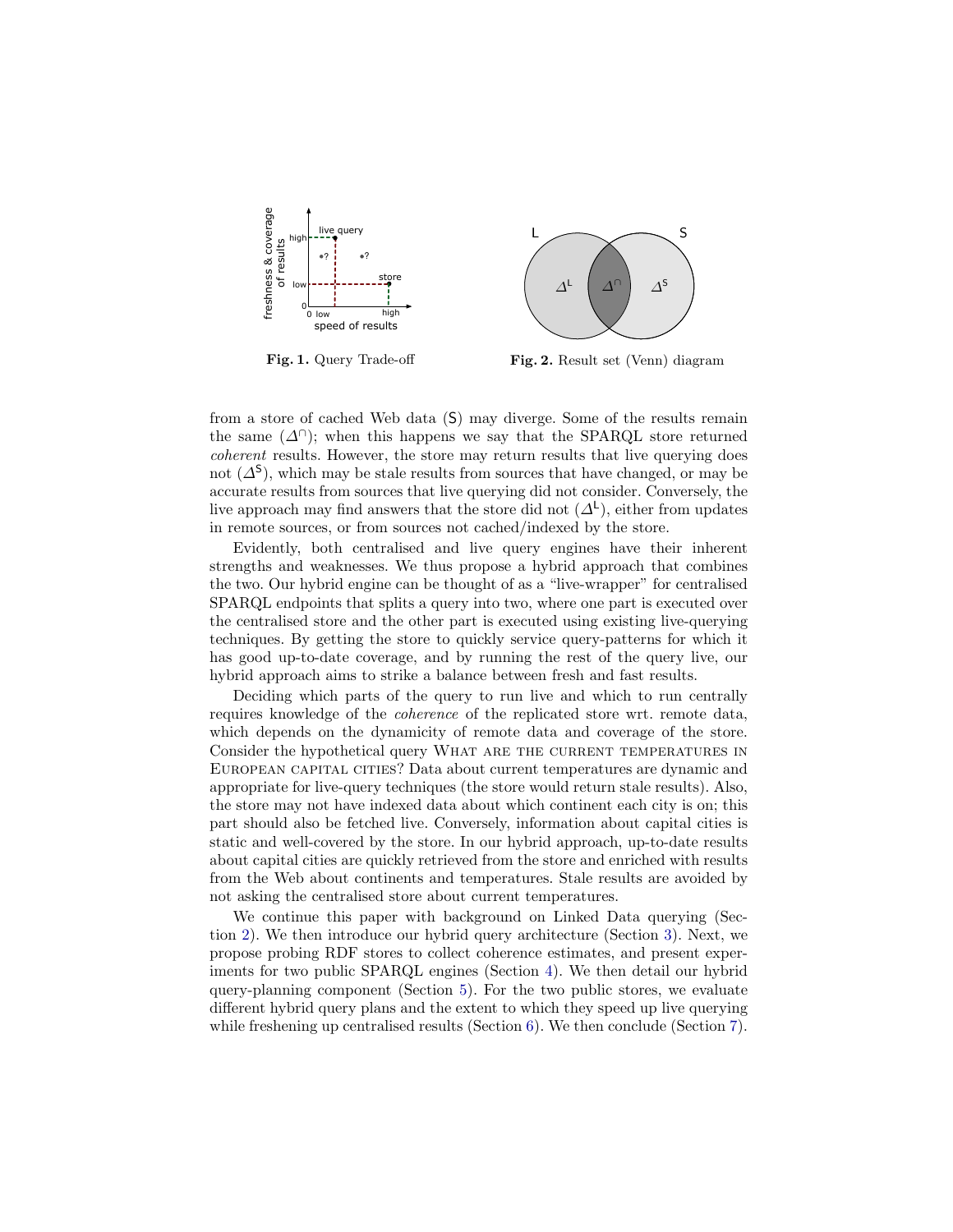### <span id="page-2-0"></span>2 Background

Centralised Linked Data stores execute SPARQL queries over a local copy of Web documents. Some endpoints, like FactForge [\[2\]](#page-15-1), index selected subsets of Linked Data. Other systems, like OpenLink's LOD cache<sup>[1](#page-2-1)</sup> and the Sindice  $[17]$  $SPARQL$  endpoint<sup>[2](#page-2-2)</sup> (both powered by Virtuoso [\[4\]](#page-15-3)) aim to have broad coverage of Linked Data. However, as we show in Section [4,](#page-4-0) constantly maintaining a broad, fresh coverage of remote data is unfeasible in such setups.

Recently, various authors have proposed methods for performing live querying, accessing remote data in situ and at runtime. Ladwig and Tran [\[8\]](#page-15-6) categorise these approaches as: (i) top-down, (ii) bottom-up, and (iii) mixed strategy. Top-down evaluation determines remote, query-relevant sources using a sourceselection index: a local repository summarising information about sources that can vary from inverted-index structures [\[17,](#page-15-2)[10\]](#page-15-7), to query-routing indexes [\[16\]](#page-15-8), schema-level indexes [\[15\]](#page-15-9), or hash-based summaries [\[20\]](#page-15-5). The bottom-up query evaluation strategy discovers relevant sources on-the-fly during the evaluation of queries by selectively and recursively following links starting from a "seed set" of URIs taken from the query [\[6\]](#page-15-4). The third strategy uses (in a top-down fashion) some knowledge about sources to generate the seed list, then discovering additional relevant sources using a bottom-up approach [\[8\]](#page-15-6). These three approaches rely on time-consuming remote lookups, but conversely offer fresh results.

In this paper, we use the bottom-up approach proposed by Hartig et al. [\[6\]](#page-15-4), called link-traversal based query execution (LTBQE), to provide live results. LT-BQE uses dereferenceable URIs in a query to find remote documents relevant to that query. During query execution, dereferenceable links that match query patterns are followed to discover further relevant data. We choose LTBQE for live querying as it requires no local knowledge and thus, in the hybrid scenario, can find sources that the store may not even be aware of. An inherent weakness of LTBQE is its dependence on the availability of dereferenceable URIs. However, as the uptake of Linked Data principles continues, we expect the ratio of dereferenceable data on the Web to increase. We refer the reader to our previous work which analyses the prevalence of dereferenceable URIs and the ratio of information about RDF resources that is dereferenceable on the Web [\[19\]](#page-15-10).

While the above approaches access data directly, an orthogonal approach to live querying is that of federated SPARQL, where queries are executed over a group of possibly remote endpoints [\[12](#page-15-11)[,13,](#page-15-12)[1\]](#page-15-13). Given the recent proliferation of SPARQL endpoints on the Web of Data [\[3\]](#page-15-0), federation is a timely topic that enjoys increasing attention [\[5\]](#page-15-14). Our approach could also use live federated techniques, though we would need to ascertain the freshness of remote endpoints.

Like us, various authors have discussed the combination of local (central) and remote (live) querying techniques on a theoretical, optimisation, engineering and social level (e.g., [\[9,](#page-15-15)[22\]](#page-15-16)). However, to the best of our knowledge, no-one has tackled the question of deciding which parts of a query are suitable for local/remote execution; here, we propose making such a split based on dynamicity estimates.

<span id="page-2-1"></span><sup>1</sup> <http://lod.openlinksw.com/sparql>

<span id="page-2-2"></span><sup>2</sup> <http://sparql.sindice.com/>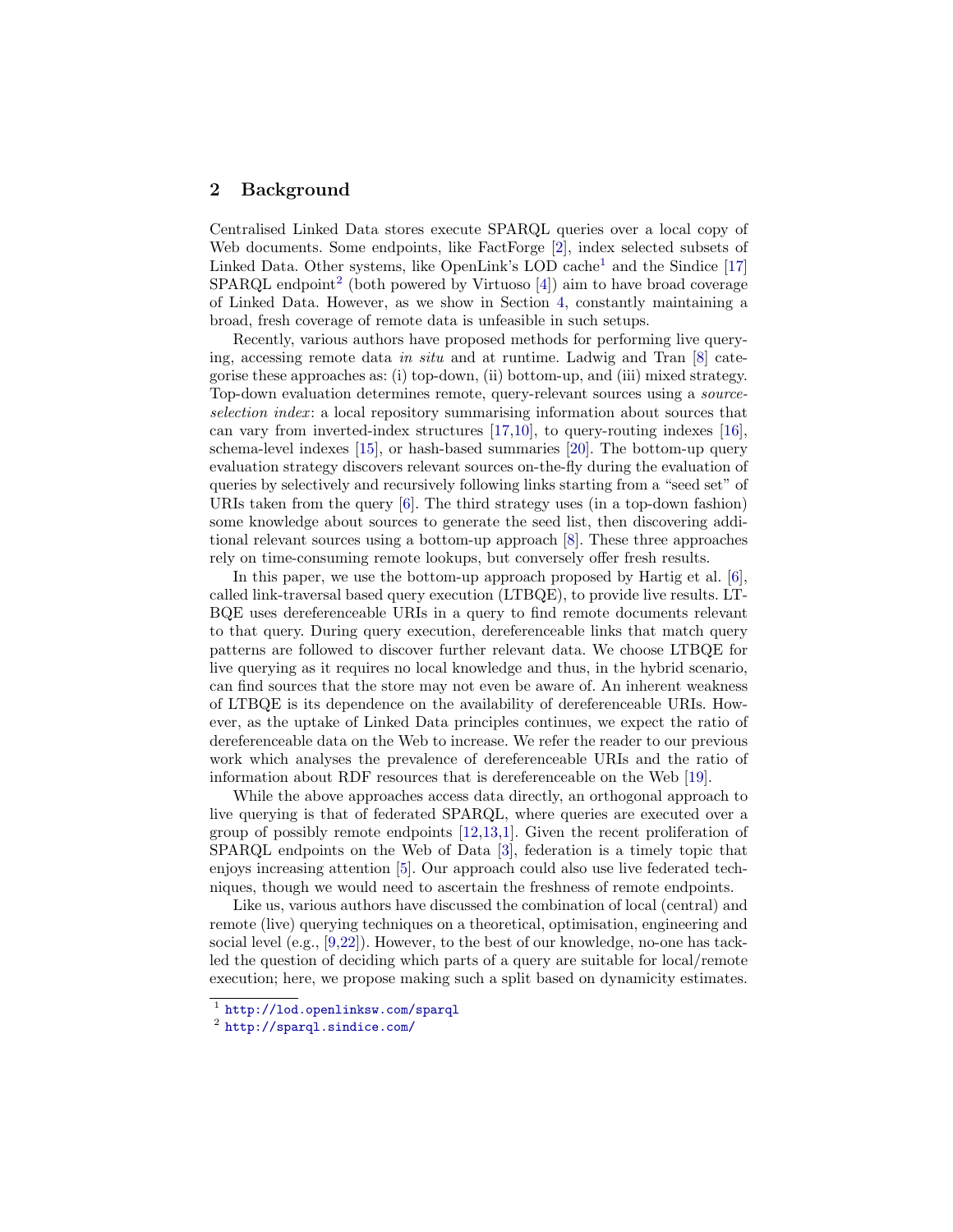In this light, our approach relates to the broad field of research on (Web) caching and the problem of guaranteeing cache coherence [\[11\]](#page-15-17), as well as semantic caching in, e.g., mediator systems [\[7\]](#page-15-18). However, instead of splitting queries, such systems often apply an all-or-nothing approach, either relying solely on locally cached data or going entirely live. More recently, various authors have discussed invalidation of SPARQL caches [\[23\]](#page-15-19) but rely on monitoring inserts within the local system, and are not concerned with the dynamics of remote data.

The work in hand is based on the idea of hybrid SPARQL queries originally proposed by us in [\[22\]](#page-15-16). In [\[21\]](#page-15-20), we discussed a wide range of general strategies to implement the proposed hybrid query planning and processing approach. The current paper is based on the conclusions drawn therein and proposes a first concrete instantiation of an according query engine including a comprehensive experimental evaluation over real datasets.

### <span id="page-3-0"></span>3 Architecture of a Hybrid Query Engine

Our proposed hybrid query engine has the following targets:  $\hat{I}$  fast response times close to those of centralised queries;  $\tau$  coherence of results close to those of live query processing such that we retrieve fresh answers; T3 system independence, i.e., being compatible with any SPARQL-enabled store or livequery processor; and  $\hat{H}$  lightweight implementation with low resource requirements, particularly regarding main memory.

As previously discussed,  $(\overline{r})$  and  $(\overline{r})$  are antagonist targets: thus, the main component in the architecture is the query planner which tries to find an overall "optimal" trade-off for a given request, deciding what parts of the query to delegate to the live engine and to the store. With regards to  $\sigma$ , we can initialise our architecture with an index query interface and a live query interface as black-box components; both consume SPARQL queries and produce SPARQL results, but the former interfaces with a central store, whereas the latter interfaces with the Web. Finally, to help find that trade-off, the coherence monitor collects high-level empirical statistics (see Section [4\)](#page-4-0) about the store's coverage of data for different query patterns compared with the Web. These compact estimates have (relatively) low maintenance costs (as per  $(\hat{\tau}4)$ ). The resulting architecture is illustrated in Figure [3.](#page-4-1)

The index query interface can be a (possibly remote) public SPARQL store or any data warehousing approach that offers the SPARQL protocol (e.g., an intranet database). The live query interface also accepts SPARQL queries and could be based on, for instance, a bottom-up link-traversal engine [\[6\]](#page-15-4) or a top-down source selection index [\[20\]](#page-15-5), or some combination thereof. Here we instantiate the live query processor with a bottom-up, link-traversal based query execution approach (LTBQE) as originally proposed by Hartig et al. [\[6\]](#page-15-4).

The coherence monitor collects information about the coverage and freshness of different triple patterns and sources. The coherence estimates of individual patterns is used by the query planner component to split a given query into two sub-queries—a central and a live sub-query. Eventually, the query processor forwards the central part to the index query interface and the live part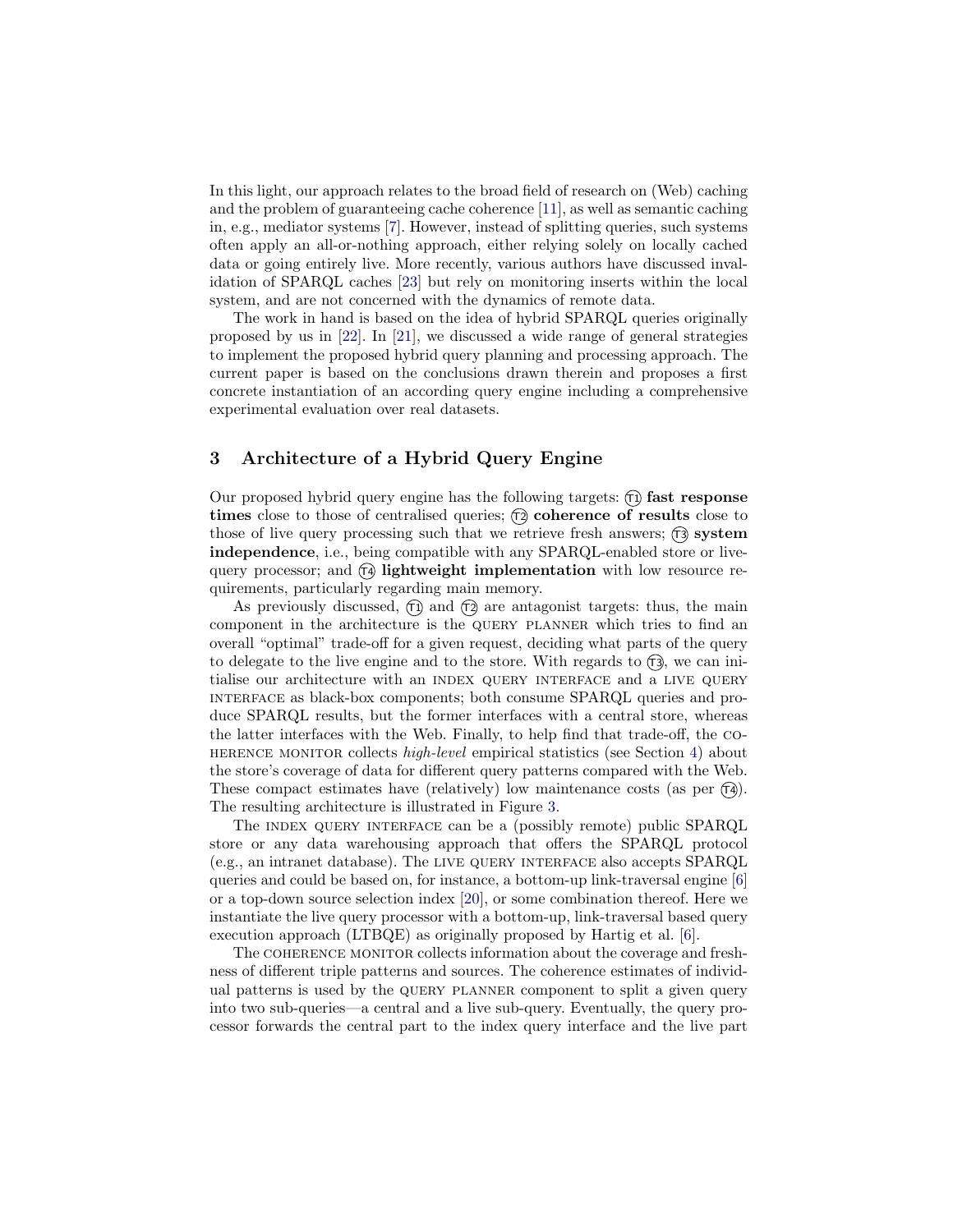

<span id="page-4-1"></span>Fig. 3. Architecture of a hybrid query-engine

is processed over the relevant Web sources in situ. We see this conceptually straightforward architecture as a first step towards freshening up centralised results: topics such as adaptive coherence estimates and more fine-grained interaction between the central and remote query processors are left to future work.

Note that since the central SPARQL store is treated as a black-box (as per T3 ), we cannot influence the design of the physical plan for the static sub-query: we delegate generating the final sub-query plan to the engine, which we assume implements, e.g., local selectivity estimates to organise optimal execution. In the general case, a similar situation exists for the live query processor.

In the following sections, we elaborate further on the COHERENCE MONITOR component (Section [4\)](#page-4-0) and the query planner component (Section [5\)](#page-7-0).

# <span id="page-4-0"></span>4 Coherence Estimation

Given the scope [\[3\]](#page-15-0) and dynamicity [\[18\]](#page-15-21) of Linked Data, results returned by a centralised endpoint are inherently limited by its coverage of the Web and by the freshness of its local index. The coherence monitor computes and stores the coherence estimates of query patterns for a centralised endpoint in contrast to the fresh results given by live query execution.

For a given endpoint, we issue the same set of queries against both the store and the live engine and compare the results, identifying data predicate–source combinations that are likely to be stale. For testing, we chose the two aforementioned SPARQL stores covering a broad range of Linked Data: "the Semantic Web Index" hosted by Sindice, and the "LOD Cache" hosted by OpenLink. We randomly sampled 12,000 URIs from the 2011 Billion Triple Challenge dataset<sup>[3](#page-4-2)</sup>, which covers around 8 million RDF Web documents.<sup>[4](#page-4-3)</sup> For each URI, we generated the following query.

<span id="page-4-2"></span><sup>3</sup> <http://challenge.semanticweb.org/>

<span id="page-4-3"></span><sup>&</sup>lt;sup>4</sup> We considered using the SPARQL 1.1 SAMPLE keyword, but Virtuoso does not support SPARQL 1.1 (though it does support similar custom syntax). Further, SAMPLE makes no guarantees about the randomness of results.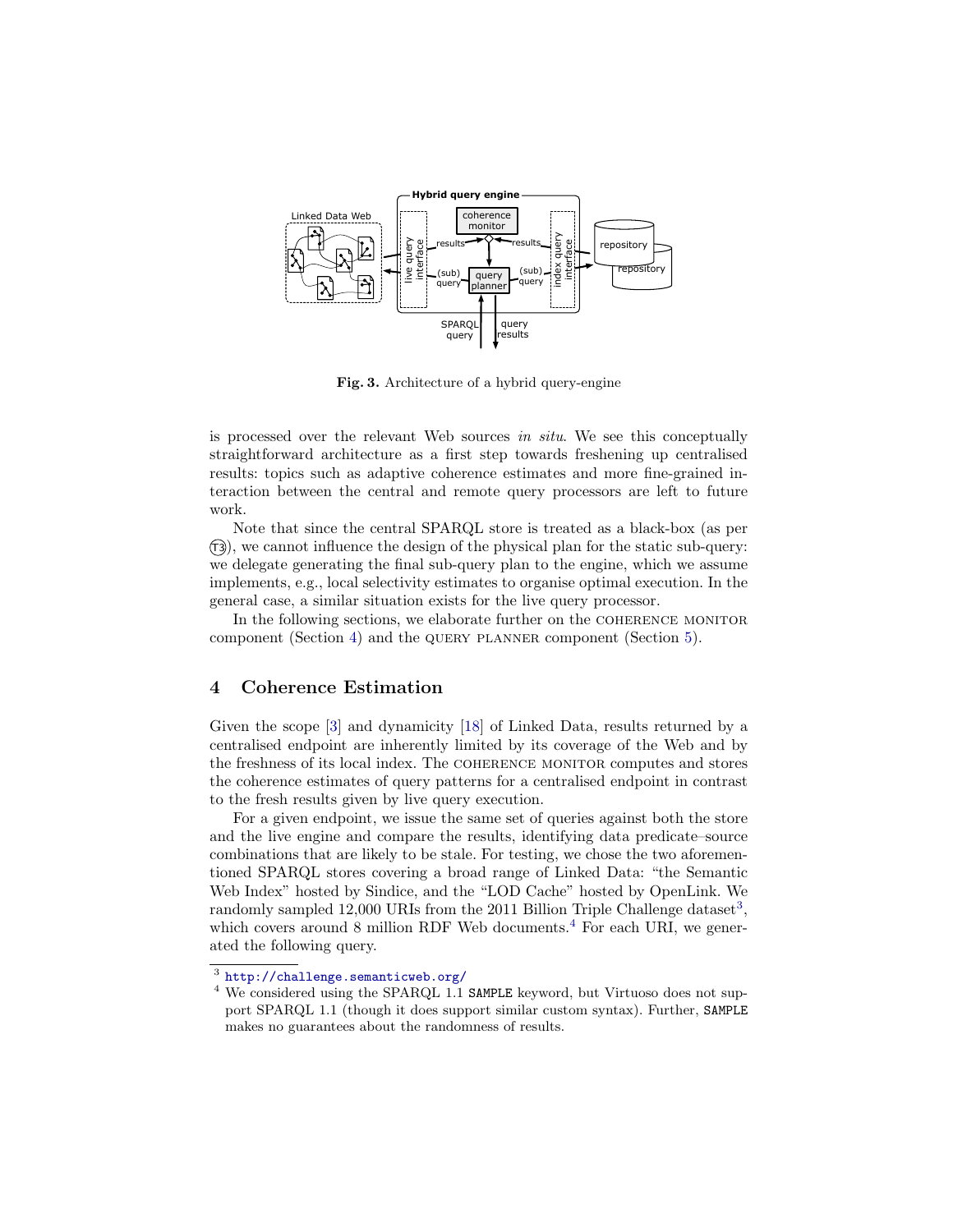| SELECT ?sIn, ?pIn, ?oOut, ?pOut |  |
|---------------------------------|--|
|                                 |  |

This query returns all values of RDF triples in which the given entity URI appears in either the subject or object position. We then compare the set of store results (S) to the set of live results (L). We view results as consisting of sets of sets of variable bindings (i.e.,  $\mathsf{S}, \mathsf{L}, \Delta^* \subset 2^{\mathbf{V} \times \mathbf{UL}}$  reusing common notation for the set of all query variables, URIs and literals resp.); we exclude answers that involve blank nodes to avoid issues of scoping and inconsistent labelling.

We reuse notation outlined in Figure [2.](#page-1-1)  $\Delta^{\cap}$  := L∩S refers to the set of results in both L and S, i.e., results for which the store is up-to-date.  $\Delta^{\mathsf{L}} := \mathsf{L} \setminus \mathsf{S}$  refers to the set of results returned by the Web that are not returned by the store.  $\Delta^{S}$  := S \ L indicates results returned only by the store. We add subscripts to indicate results for a certain query, e.g.,  $\Delta_q^{\mathsf{L}}$ . We denote results for a predicate p as, e.g.,  $\Delta_q^{\mathsf{L}}(p) := \{r \in \Delta_q^{\mathsf{L}} : (\mathfrak{D}^{\mathsf{L}}\mathsf{In}, p) \in r \vee (\mathfrak{D}^{\mathsf{Out}}, p) \in r\}$ , and say  $p \in \Delta_q^{\mathsf{L}}$  iff  $\Delta_q^{\mathsf{L}}(p) \neq \emptyset.$ 

To ensure lightweight statistics with broad applicability, our notion of coherence for query patterns centres around predicates. This restricts our approach to triple patterns with a constant in the predicate position; other patterns are assigned a default estimate. We ran our experiments in early March 2012 and gathered coherence information for 2,550 predicates for OpenLink and 1,627 predicates for Sindice.[5](#page-5-0) To quantify the coherence of individual predicates based on the results, we define the result-based coherence measure, which computes the ratio of missing results for a predicate  $p$ . For the full set of queries  $Q$ , let  $M_r(p)$  denote the count of all live results involving the predicate p that were missed by the store, summated across all queries  $(M_r(p) = \sum_{q \in \mathcal{Q}} |\Delta_q^{\mathsf{L}}(p)|)$ . Let  $L_r(p)$  denote the count of all results involving p retrieved from the live engine  $(L_r(p) = \sum_{q \in \mathcal{Q}} |L_q(p)|)$ . Result-based coherence is then:

$$
\mathsf{coh}_r(p) = 1 - \frac{M_r(p)}{L_r(p)}
$$

.

There are other alternatives to measure coherence for a store [\[21\]](#page-15-20). Since we could not empirically observe significant differences among the different measures discussed in [\[21\]](#page-15-20), we use the result-based coherence measure in this paper.

For the two stores under analysis, Figure [4\(a\)](#page-6-0) illustrates the number of predicates that fall into different intervals of coherence values; the  $y$ -axis is in logarithmic scale, and the linear  $x$ -axis intervals represent the coherence measures as percentages (the right of the graph indicates increasingly coherent predicates). The figure shows that the OpenLink endpoint is more in sync with current Web data than Sindice; we believe that OpenLink was extensively updated in Feb. 2012. We measured that 67% of the tested predicates in the OpenLink index are entirely up-to-date ( $\text{coh}_r(p) = 1$ ), versus 30% of the predicates for the

<span id="page-5-0"></span> $^5$  The statistics took over a week to collect politely (5 s delay). Maintaining coherence statistics is non-trivial, but out of scope. Discussion can rather be found in [\[21,](#page-15-20) § 4].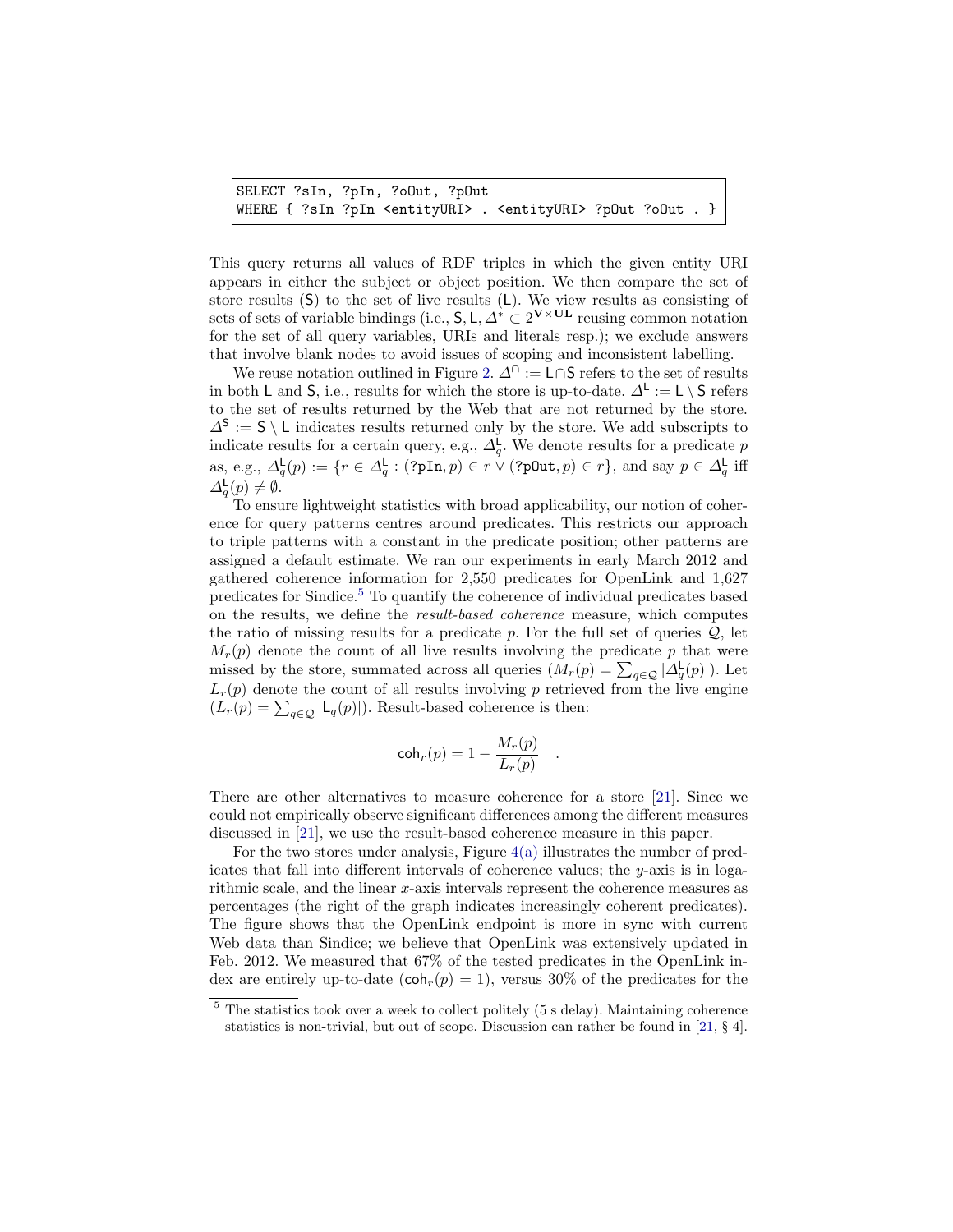<span id="page-6-0"></span>

<span id="page-6-1"></span>Fig. 4. Distribution of predicate coherence values and variation across PLDs

Sindice endpoint. In contrast, information for 14% of the tested predicates in the OpenLink index are entirely missing or out-of-date ( $\text{coh}_r(p) = 0$ ), versus  $40\%$ for Sindice; these high percentages are due to partial coverage of Web sources, outdated data-dumps in the index, and predicates with dynamic values.

In more detail, Table [1](#page-7-1) shows the top 5 predicates where  $\text{coh}_r(p) = 0$  for both stores, ordered by the number of queries in which they featured as a result. First, we see a mix of dynamic time-stamp predicates that change for every access or modification of a document (swivt:creationDate, swivt:wikiPageModificationDate and aims:hasDateCreated). Second, we see predicates not covered by the index. For Sindice, the incoherent \*:doi predicates are due to a lack of coverage of the dx.doi.org domain and the high incoherency of skos: predicates is due to bulk changes in the esd-toolkit.eu, esd.org.uk and bio2rdf.org domains; for OpenLink, the incoherency of vitro:mostSpecificType relates to data on the cornell.edu domain.

We further analysed the correlation for coherence estimates of the same predicates *across* the two stores. We used Kendall's  $\tau$ , which measures the agreement in ordering for two measures in a range of  $[-1, 1]$ , where  $-1$  indicates perfectly inverted ordering and 1 indicates the exact same ordering. The  $\tau$ -score across the two stores was 0.16, with a negligible *p*-value, indicating a weak, significant and positive correlation between the coherence of predicates for the two stores. The low correlation highlights the store-specific nature of these measures, which are as much about index coverage than about the dynamicity of values. As such, our approach tackles both the global problem of dynamicity and the central problem of store coverage.

Finally, we looked at the correlation between the selectivity of predicates (i.e., how often they occur) and their coherence, which may have potential consequences for query planning. Specifically, for each store, we compared the number of (Web) results generated for each predicate across all queries and their  $\text{coh}_r(p)$  value. The  $\tau$ -value for OpenLink was 0.1, indicating that less selective patterns tend to have slightly lower coherence; the analogous  $\tau$ -value for Sindice was  $-0.03$ , indicating a *very* slight correlation in the opposite direction. Though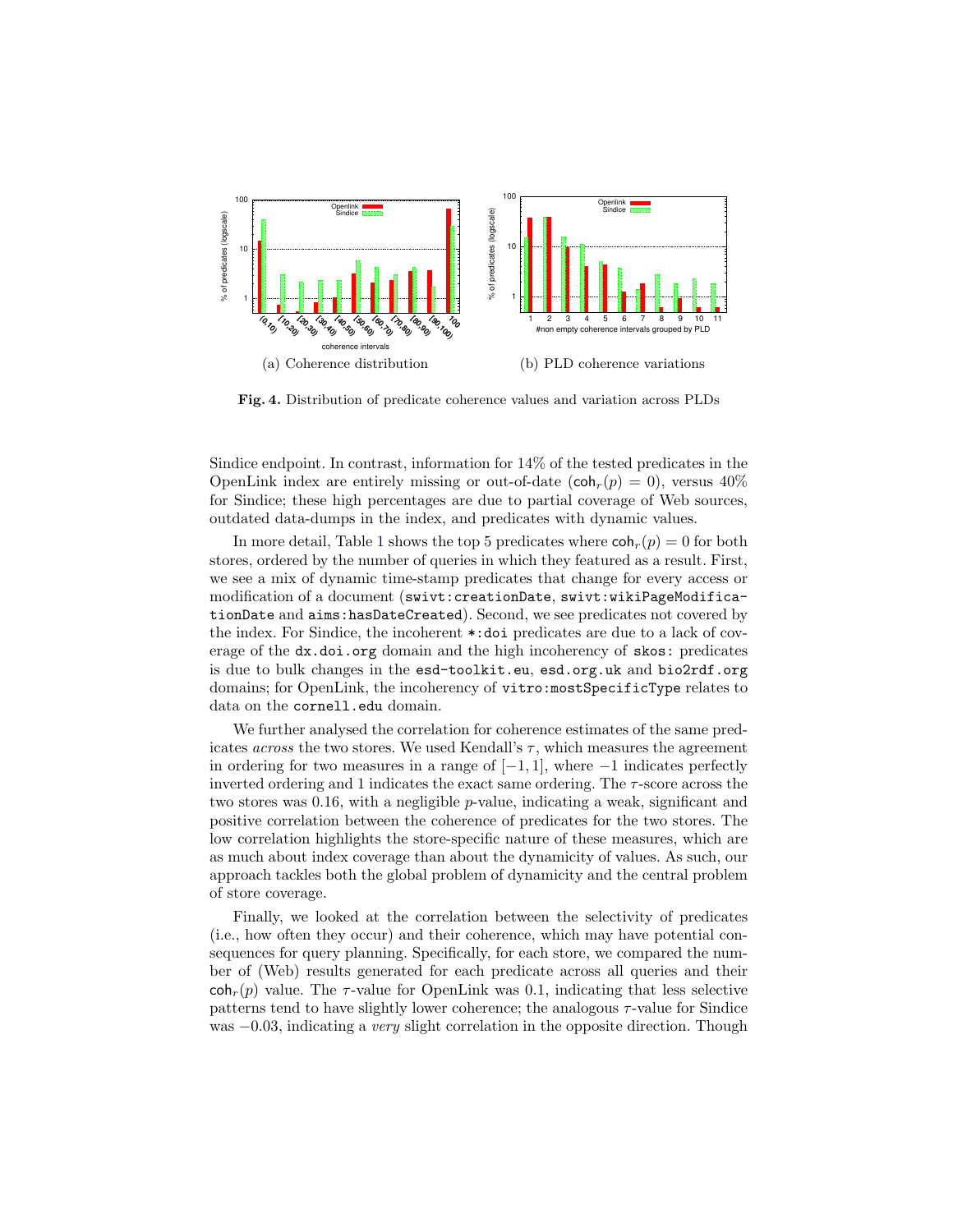<span id="page-7-1"></span>Table 1. Most dynamic and prevalent predicates

| N <sub>2</sub> | OpenLink                          |         | Sindice                   |         |  |
|----------------|-----------------------------------|---------|---------------------------|---------|--|
|                | pred.                             | queries | pred.                     | queries |  |
|                | swivt: creationDate               |         | $510$ swivt: creationDate | 118     |  |
| 2              | vitro:mostSpecificType            |         | $104$ skos: narrower      | 48      |  |
| 3              | swivt:wikiPageModificationDate    |         | 45 skos: historyNote      | 43      |  |
|                | aims:hasDateCreated               |         | 42 bibo:doi               | 34      |  |
| 5              | madsrdf:hasCloseExternalAuthority | 31.     | prism21:doi               | 34      |  |

limited, we take this as anecdotal evidence to suggest that correlation between the selectivity and coherence of predicates is weak, if any.

Above, we naïvely assume a single coherence value for predicates in all cases, ignoring subject or object URIs: keeping information for each subject/object would have a high overhead. However, we can generalise subject/object values into pay-level-domains  $(PLD)^6$  $(PLD)^6$  and then track coherence for predicate–domain pairs. Thus, we mapped the entity URIs of the queries to their PLDs (581 PLDs with a maximum of 74 queries per domain) and resolved the coherence of predicates for individual PLDs. Focussing on the coherence measure, we divided the scores into eleven intervals as per the x-axis of Figure  $4(b)$ , and for each predicate, count how many intervals it falls into for different PLDs. We observe that the subject and object URIs can be ignored for roughly 40% of the OpenLink and roughly 15% for the Sindice predicates. However, we see the importance of tracking coherence for predicate–domain pairs for the remaining predicates. The plurality of predicates (∼40%) show two intervals of coherence values.

### <span id="page-7-0"></span>5 Query Planner

Our hybrid engine combines centralised and decentralised/live query execution to obtain a balance between fresh and fast results. The query planner is responsible for splitting the query into a part for execution against the centralised store and a part for live execution. We focus on evaluating conjunctive queries (i.e., SPARQL BGPs). Other SPARQL features—except OPTIONAL (and MINUS  $\&$  NOT EXISTS in SPARQL 1.1) for which LTBQE is ill-suited since it (typically) does not operate over a pre-defined dataset—can be layered on top.

As indicated before, we argue for a single split of the query plan into one "central" (executed by the store) and one live part. While in theory it would also be possible to use multiple splits, the resulting intertwined dependencies between the central and live parts would lead to very complex query planning, and would require shipping bindings back and forth between the two engines. Thus, advanced splitting approaches are better suited to controlled environments (i.e., not public endpoints). We discuss this issue in more detail in [\[21\]](#page-15-20).

Given the focus on a split into (at most) two parts, the results of the first part serve as input bindings for the second part. We must then decide whether

<span id="page-7-2"></span><sup>6</sup> A pay-level-domain is the domain name one has to register and pay for.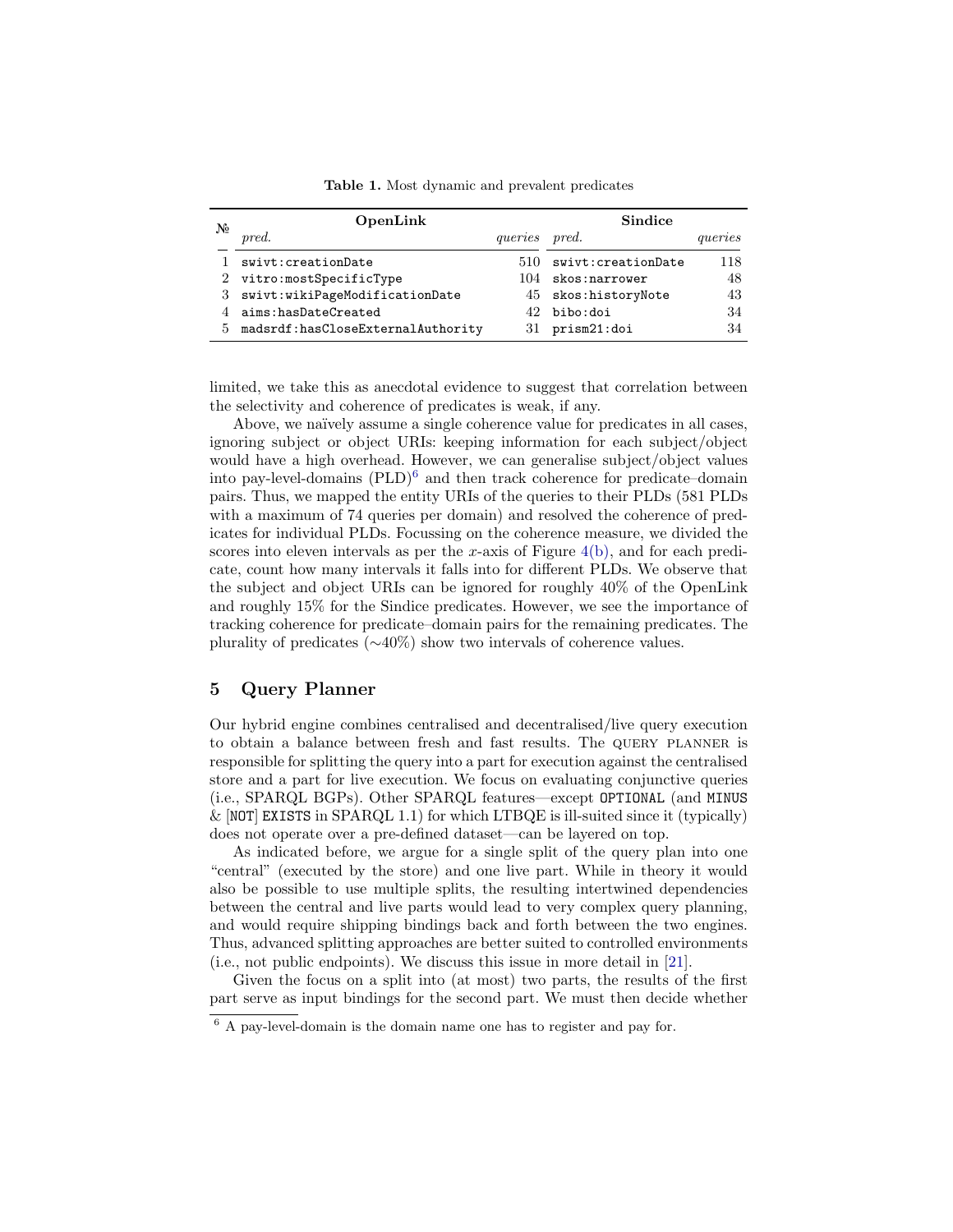the central part is processed first (i.e., at the bottom of the query plan) or last (i.e., at the top of the plan). As previously discussed in [\[21\]](#page-15-20), there are constraints inherent to live SPARQL query execution methods, such as the need for dereferenceable URIs in some of the query patterns. By running the central part first, we do not only obtain the store's results more quickly, but also provide additional dereferenceable URI bindings for the live querying phase (passed to the live engine using the VALUES [previously BINDINGS] clause in SPARQL 1.1).

As per traditional database query-planning approaches, we must then decide the execution order of (commutative) join patterns. However, instead of only optimising for speed, we now also wish to optimise for freshness. An intuitive approach, which we call coherence-based ordering, is to build a query plan with the most coherent patterns at the bottom for central execution, and the most incoherent patterns at the top for live execution. This increases the likelihood that the final result set is fresh and it limits the number of patterns executed live. However, the most coherent patterns may also be the least selective (i.e., return the most bindings) thus inflating the number of intermediate results to process. Consequently, this can increase the number of bindings for the patterns executed live, potentially hurting the performance. Because of this and backed by the absence of correlation between coherence and selectivity, we also consider another approach following traditional selectivity-based reordering, where the most restrictive patterns are executed first reducing intermediate results.

After selecting an ordering, we must also select a split pattern. The split pattern is the position in the query plan in which the query is divided into the two parts. Everything below the split is executed centrally, and everything above and including the split pattern is executed live. Following the same intuition of executing low-coherence patterns live, one option is to choose the most incoherent triple pattern as the split. However, the central store may still receive highly incoherent patterns (below the max) for which it will return incoherent results. Another approach is to define a constant value indicating a threshold of incoherence, where the lowest pattern breaching the threshold becomes the split pattern; this ensures that the store does not receive patterns that are highly incoherent. A further option is to split by a fixed position  $n$ , whereby the  $n$ bottom patterns are executed by the store and the rest are run live. Choosing between the different split options affects the core trade-off of fresh vs. fast results, and thus could be parameterised for individual user needs.

Figure [5](#page-9-1) depicts examples of hybrid query plans, including our two different choices of ordering, as well as some possible split choices. In the selectivity-based ordering, we see that different types of coherence thresholds may lead to more patterns being run live than when explicitly ordered by coherence. Conversely, at the base of the plan for the coherence-based ordering, we see that tp4 will return a lot of intermediate bindings (since it has a low selectivity) and does not share a join variable with tp1 on the right-hand side of the join. In general, one may expect that the selectivity-based operator order would provide low answer times by minimising intermediate bindings, but would return less fresh results since low coherence patterns can appear below the split. However, this ordering also ends up pushing more patterns live since patterns with low selectivity and high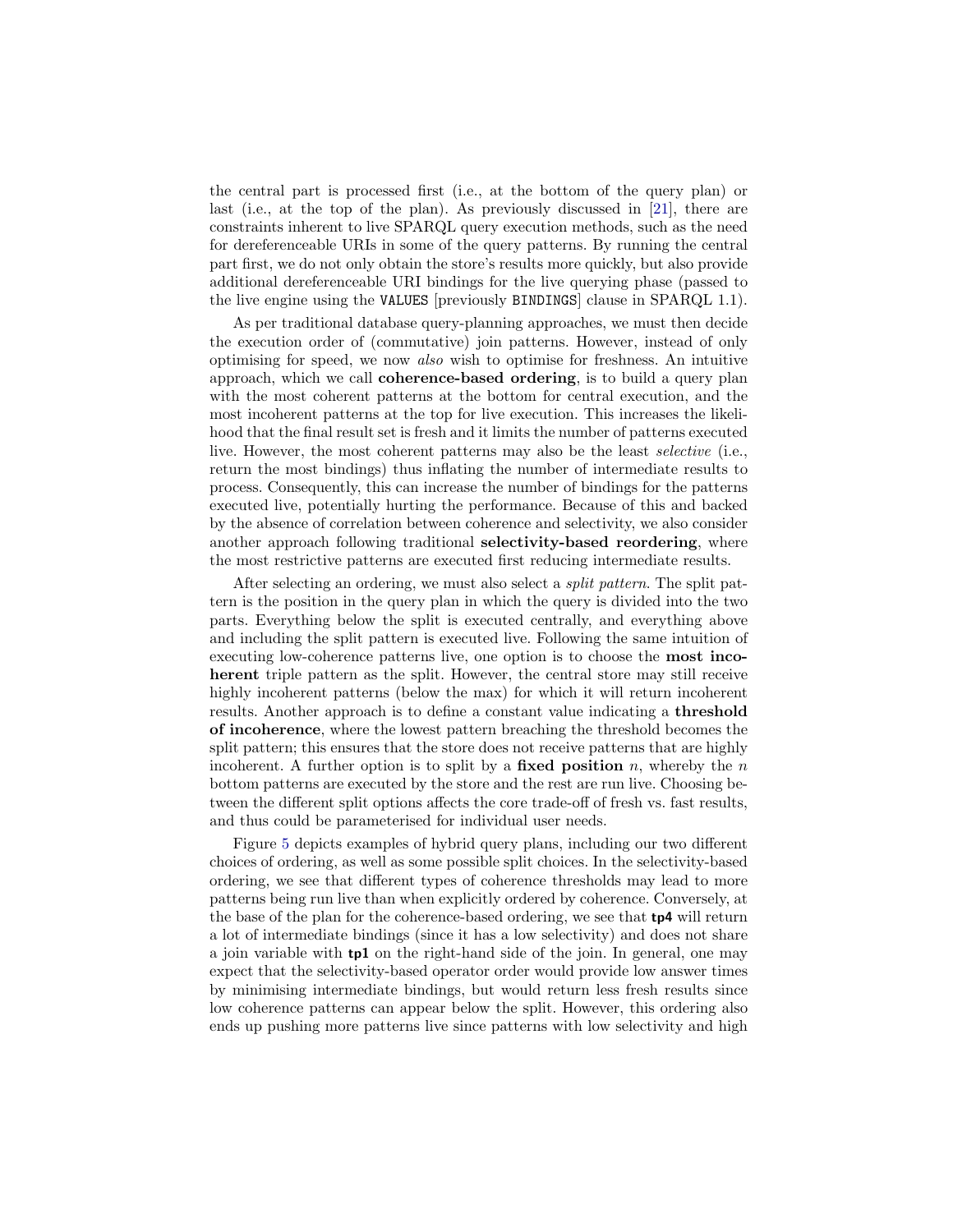

<span id="page-9-1"></span>Fig. 5. Example hybrid query plans for different orderings and splits

coherence are often above the split. Conversely, a coherence-based ordering will lead to more intermediate results, but will run more patterns centrally. Thus, a general conclusion about which ordering is preferable is not possible; we instead compare combinations of orderings and splits on an empirical basis in Section [6.](#page-9-0)

In practice, for selectivity ordering, we create our hybrid SPARQL query plan using ARQ based on a "variable counting" technique [\[14\]](#page-15-22), which estimates the selectivity of different triple patterns based on rules involving the number and position of variables it contains. This could be replaced with cost-based planning using empirical selectivity estimates, but we would need statistics about the underlying data. Thus, following a rule-based approach is more in line with targets T3 system independence, and T4 lightweight implementation (cf. Section [3\)](#page-3-0). A coherence-based operator order is supported by reordering the triple patterns in the query plan produced by ARQ based on their coherence values.

In fact, since we consider the store and the live-query component as black boxes, both sub-queries will be reordered by the respective engines, thus mitigating some of the performance penalty associated with the possibly naïve ordering used to decide the split in the hybrid query plan. For example, referring back to the coherence-ordered plan of Figure [5,](#page-9-1) if the lowest coherence split rule is applied, the store may internally decide to run  $tp1$ ,  $tp2$  and then  $tp4$  in that order, avoiding the (huge) expense of running tp4 first.

### <span id="page-9-0"></span>6 Evaluation

We now evaluate our proposed hybrid query execution. Our concrete goals are as follows: (i) to prove concept in a realistic setting and show that with the correct plan, hybrid query execution can extend and freshen up central results while speeding up live results; (ii) to evaluate different query plan strategies by comparing  $(i<sub>i</sub>)$  selectivity- and coherence-based ordering and  $(i<sub>i</sub>)$  different split strategies for the query planning. In parallel, we are interested to see how useful our coherence estimates are for the hybrid-query planning phase.

To do so, our evaluation is run against the two selected public endpoints: Sindice and OpenLink. For this, we require a set of evaluation queries that are answerable by a Linked Data query engine. We would like these queries to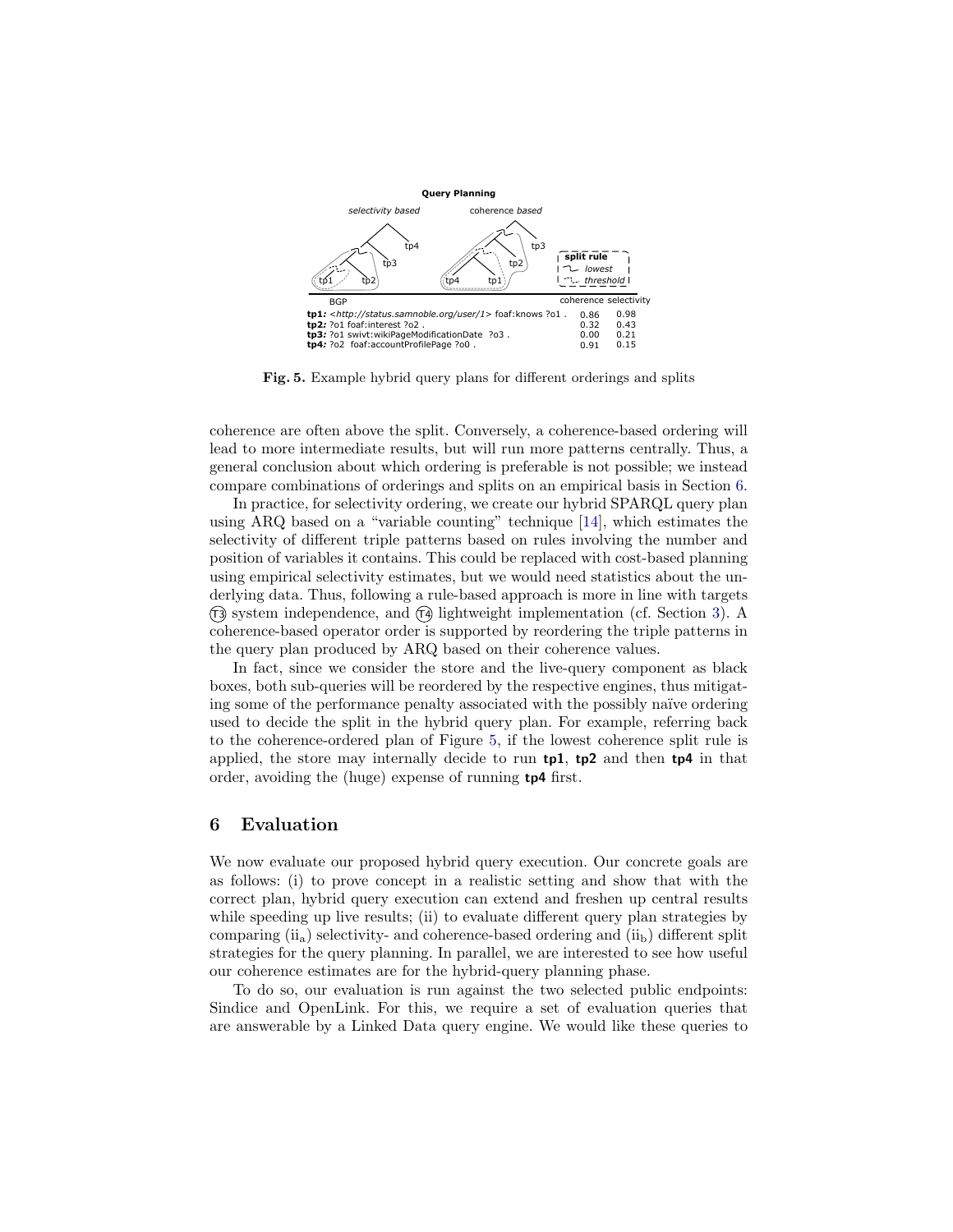have broad coverage of diverse Web sources in order to properly test coherence estimates and hybrid splits. Hence, we generate queries from the Billion Triple Challenge 2011 dataset, which covers a broad range of Web documents. We apply a random walk technique on the dataset, selecting random paths between dereferenceable URIs in the data to produce queries that will give non-empty results if executed with the LTBQE LIVE QUERY INTERFACE (see [\[19\]](#page-15-10) for more details). Using this method, we produce 200 SPARQL SELECT queries of different shapes (star, path, mixed), with varying numbers of patterns (2–6), randomly assigned distinguished variables, and at least one pattern above and below a coherence threshold of 0.5 (i.e., suitable for hybrid execution). After filtering out queries that produce empty results (e.g., due to offline sources) or result in endpoint errors (like timeouts), we obtained a set of 98 stable queries for the OpenLink store and 91 stable queries for the Sindice store. We reran all experiments four times over a period of eight days to verify repeatability.

To evaluate different orders and different cut-off positions, we created hybrid query plans for each query using both the selectivity- and coherence-based reordering strategies. Each query plan is then run entirely live, entirely by the store, and also run for every possible split position in both orders where part goes live and part goes to the store. We execute all split positions for simple convenience: we can then later compare different a priori strategies for picking a single split by looking up the corresponding results (and not rerunning queries).

In terms of the repeatability of results, for each configuration, we measured deviations for recall of results and query time across the four runs vs. the best approach (highest recall, lowest time). We then calculated the mean of these absolute deviations across all queries. For the live (LTBQE) execution, we measured a recall deviation of 3% and a time deviation of 2.7%. For the various other configurations, the recall deviation varied between 0–5% for OpenLink and between 0–2% for Sindice. Although the recall of the stores was very stable, we observed average time deviations of up to 36% for OpenLink and 17% for Sindice, indicating variable query response times. Acknowledging that public endpoints and remote data sources can be unstable, we wish to factor out this instability to derive comparable results across different hybrid strategies (we wish to compare different hybrid query plans, not the performance of public SPARQL endpoints). Thus, to avoid outliers, for each query and each configuration, we only select the best run in terms of recall, and in case two runs have the same recall, we select the one with the lower query time.

We first focus on ordering. To initially prove concept, we want to show that, in practice, hybrid query execution can potentially improve the freshness of results vs. the store while reducing query time vs. live querying. Table [2](#page-11-0) presents such an analysis for both stores, where we see the potential percentage of queries that can be improved using our hybrid approach for both orders assuming (for the moment) that the best possible split position is picked (i.e., given the results, we select the split position that gave the highest recall and if tied, the lowest time; we evaluate split-selection strategies later). Recall is measured relative to the live results, which we know to be fresh. For OpenLink, we see that the recall of the store can only be improved for roughly half of the queries; however, the recall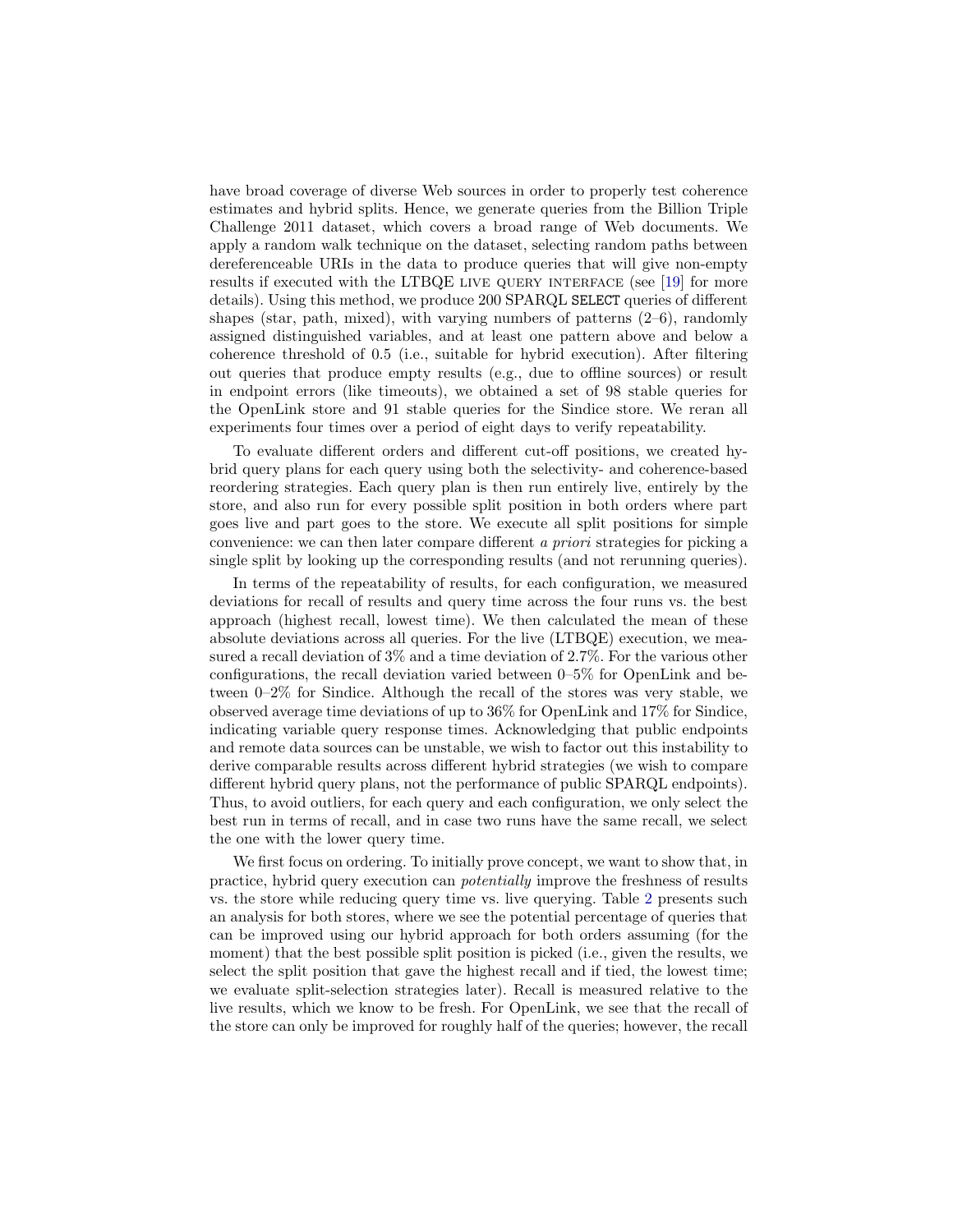<span id="page-11-0"></span>Table 2. For both stores, the percentage of queries that can potentially be improved for each order assuming the best split position is picked

| improvement                                          |     | OpenLink |        | Sindice |  |
|------------------------------------------------------|-----|----------|--------|---------|--|
|                                                      |     | coh      | sel    | coh     |  |
| BETTER THAN CENTRALISED RECALL:                      | 43% | 53%      | 87%    | 91%     |  |
| BETTER THAN OR EQUAL CENTRALISED RECALL:             | 97% | 100%     | 99%    | 97%     |  |
| BETTER THAN LIVE TIME:                               | 92% | 45%      | $16\%$ | $3\%$   |  |
| BETTER THAN CENTRALISED RECALL & LIVE TIME           |     | 13%      | 8%     | $1\%$   |  |
| BETTER THAN OR EQUAL CENTRALISED RECALL & LIVE TIME: | 92% | 45%      | $16\%$ | $3\%$   |  |

of the store is already 1 in many cases and cannot be improved, only equalled. Equal ties in time are much more rare. In terms of improving the time for live results, the sel ordering seems much more beneficial for OpenLink than coh, likely due to fewer intermediate results being generated in the former ordering: sel improves or equals the store's recall while improving the live time in 92% of the queries. For Sindice, we found that the store often returned no query results: 84% of the queries ran entirely live as a fallback. Thus, the recall of many queries can be improved outright, but few queries are faster than the live approach. Since only 16% of the queries for Sindice are run in a truly hybrid fashion, we henceforth focus on OpenLink—all hybrid query results for Sindice were very close to the live approach. Table [2](#page-11-0) shows that, in an ideal case, the hybrid approach can indeed improve result freshness while reducing the time required to process queries. Furthermore, the chosen ordering strategy seems to have a clear impact on freshness and query time.

We now compare concrete split strategies that a priori select a split based on the query and coherence/selectivity estimates (i.e., as would be required for hybrid query planning in reality, where an ordering and a split strategy are sufficient to generate a plan). We also look at the degree to which central recall is improved and live querying is sped up. To compare different splits and ordering combinations, we first filter out queries that, across the four runs, did not provide results for all possible split positions and orderings for one or more of the setups. We also removed queries with only two patterns, for which the choice of split is trivial. This results in a final set of 43 queries.<sup>[7](#page-11-1)</sup>

For each ordering and for a variety of different split strategies, Figure [6](#page-12-0) plots the aggregate speed up and recall ratio versus live querying. Specifically, to calculate speed up, the total time taken by the live approach to run all queries is divided by the total time taken for each individual approach; e.g., a speed up of 6 indicates that the approach in question was  $6\times$  faster than live querying. Conversely, recall is measured by taking live querying as the gold standard. Live querying is thus placed at  $(1, 1)$ . Orderings are intuitively represented by  $\texttt{sel-*}$ and coh-\*. The best split approaches are represented by \*-best; these splits cannot be determined before query execution, but rather represent the ideal case. Splitting at the most incoherent pattern is indicated by \*-incoh. Using a coherence threshold of 0.5 to perform the split is indicated by \*-thr. A random

<span id="page-11-1"></span><sup>7</sup> Queries are available online at the following address: [http://code.google.com/p/](http://code.google.com/p/lidaq/source/browse/queries/iswc-2012.tar.gz) [lidaq/source/browse/queries/iswc-2012.tar.gz](http://code.google.com/p/lidaq/source/browse/queries/iswc-2012.tar.gz)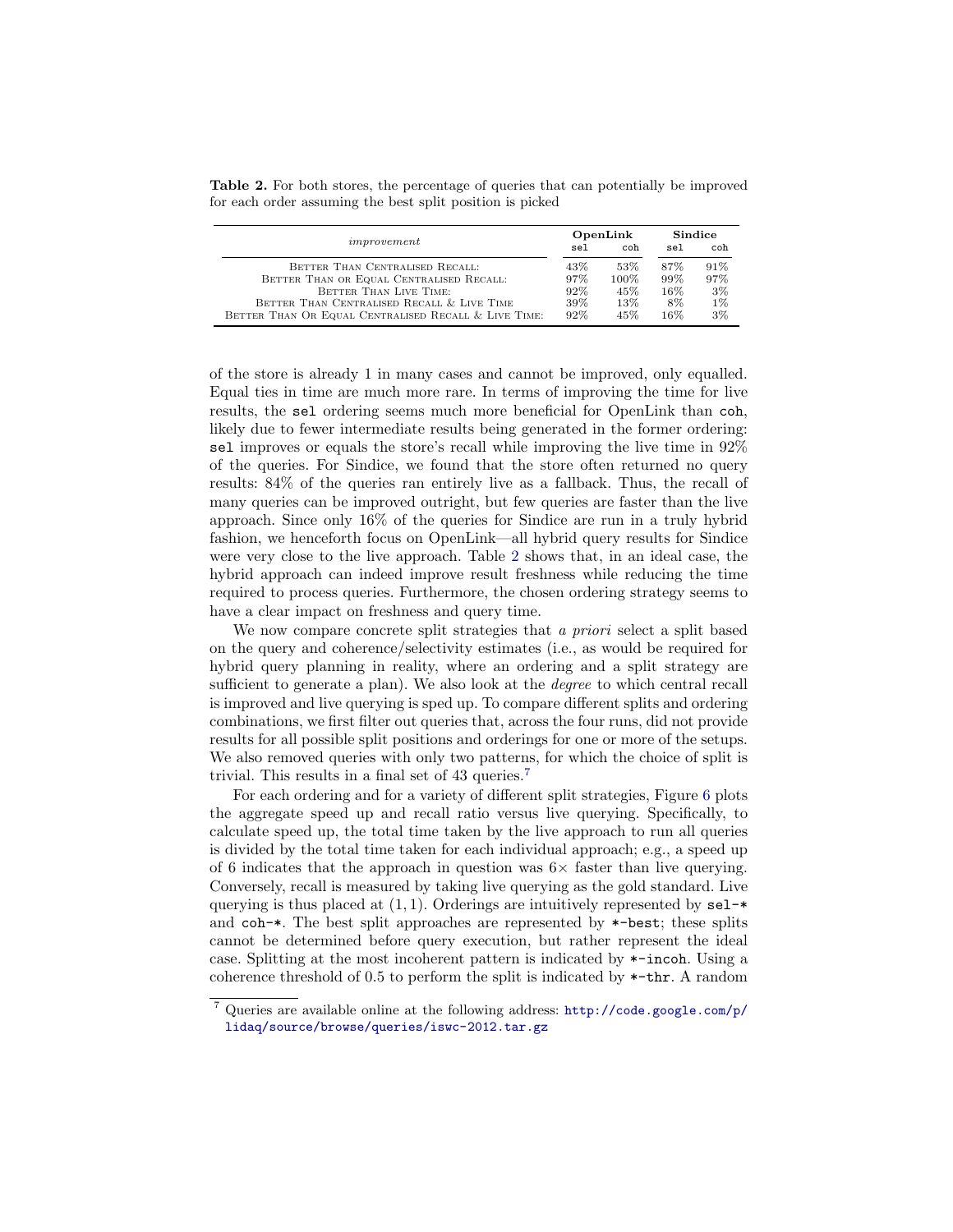



<span id="page-12-0"></span>Fig. 6. Recall vs. speed-up trade-off for different hybrid plans ( $thr = 0.5$ )

<span id="page-12-1"></span>Fig. 7. Recall vs. speed-up trade-off for different thresholds

split (i.e., a guess) is indicated by  $*$ -rnd. Fixed split positions are indicated by \*-1 and \*-2 for  $n = 1, 2$ . Note that the threshold strategies \*-incoh/\*-thr can go fully live or fully central depending on the coherence values found for the query, whereas \*-best, \*-rnd, \*-1 and \*-2 must split the query. Figure [7](#page-12-1) shows the same analysis, but for varying coherence threshold values.

In fact, both plots offer an empirical version of the trade-off introduced in Figure [1,](#page-1-0) where our hybrid strategies sit between live querying and the store. For both graphs, we see that the store is the fastest, and about  $12\times$  faster than the live approach; however, recall is poor. Perhaps the best hybrid approach is coh-thr=0.75 in Figure [7,](#page-12-1) which maintains an almost perfect recall but offers a speed up of more than  $6 \times$  live querying, slightly beating the ideal of coh-best (which must split the query). Interestingly, some fixed-position split strategies— particularly coh-2 in Figure [6,](#page-12-0) which is  $\sim$  5× faster than live, but maintains an almost perfect recall—can approach the ideal of coh-best quite closely.

While such an aggregated view presents high-level insights into the overall performance of the different strategies, we cannot identify the distribution over the queries in terms of achieved freshness and time. This is supported by Figure [8](#page-13-0) and Figure [9,](#page-13-1) which show the recall for each query and the query time for each query respectively. We plot the number of queries on the  $x$ -axis that achieve a certain recall or time ratio shown on the  $y$ -axis. All 43 queries are sorted for each approach separately, providing a global view on each performance, but not supporting a per-query comparison of the strategies. While querying the store results in the fewest queries with a recall of 1, it also results in the most queries with a recall between 0 and 1. On the contrary, coh-best and coh-2 are tied for keeping 100% recall across 42 queries and provide 0% only for the last query. Interestingly, most queries run with any hybrid strategy result in a recall of either 1 or 0. As expected, Figure [9](#page-13-1) shows that query times for the centralised store are far below all other approaches in most cases. However, it is in fact slower for 2 anomalous queries that OpenLink struggles with.<sup>[8](#page-12-2)</sup> Though all hybrid strategies were as fast or faster than live querying  $(y = 1)$  in all cases,

<span id="page-12-2"></span><sup>8</sup> One such example at the time of writing was <http://bit.ly/IPRec9>.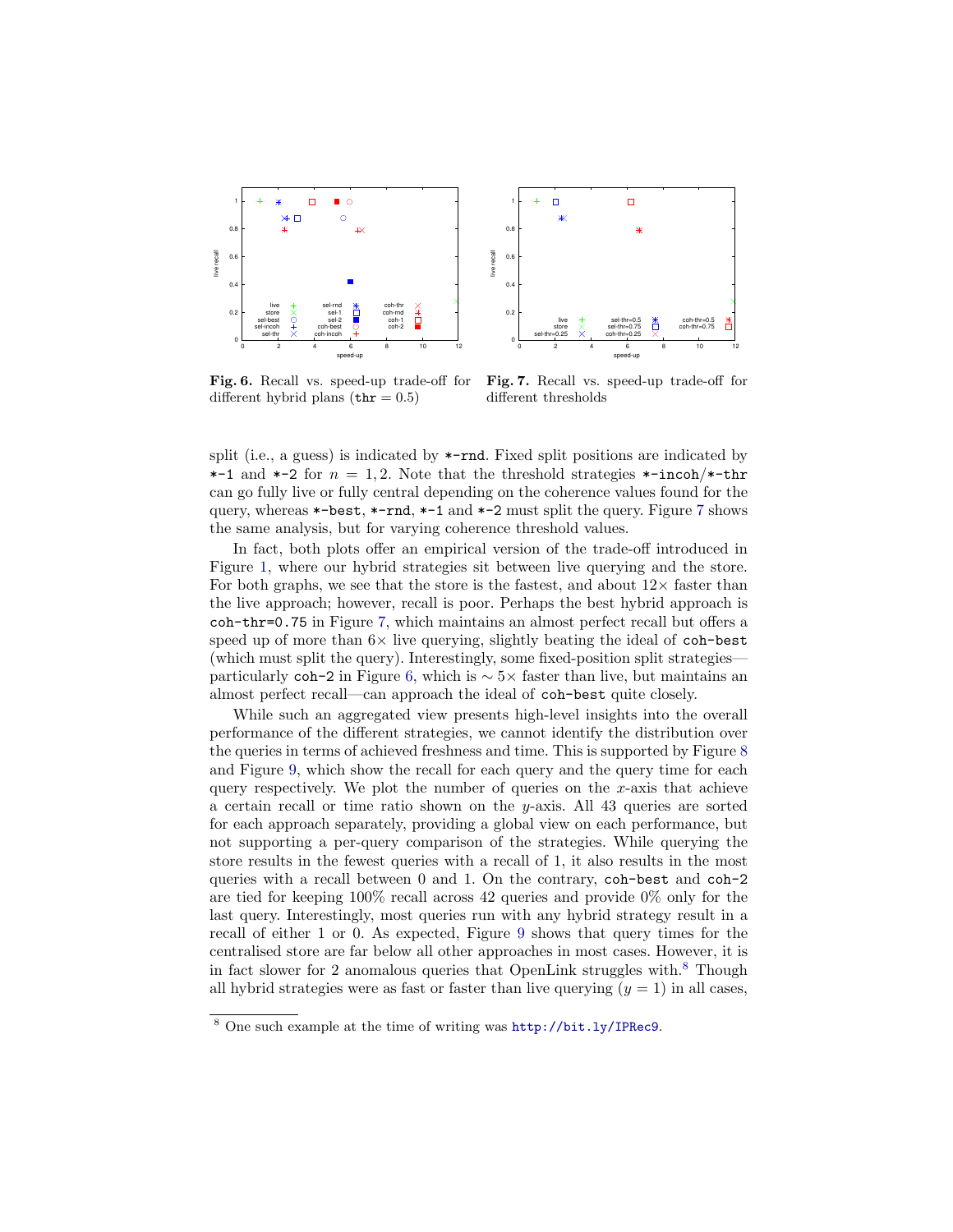



<span id="page-13-0"></span>Fig. 8. Queries ordered by recall for different order and split strategies

<span id="page-13-1"></span>Fig. 9. Queries ordered by *time* for different order and split strategies

we see that sel-incoh and sel-thres did not show a time improvement for around 13 queries, where they were likely run completely live.

Eventually, we are interested in how recall and query times compare for different approaches on the same queries. Thus, in Figure [10](#page-14-1) and Figure [11](#page-14-2) we ordered the queries for each approach identically (using the results of the store for ordering). This means that in these figures each point on the x-axis presents the same query for each approach. In this case, plotting the absolute values would not allow any meaningful insights due to the ups and downs that each plot would show. Instead, we plot an "evolving average", whereby the result for query  $n$  indicates the average value for all queries up to and including  $n$ . This allows to compare the degree of increase or decrease in recall and time at each point, i.e., for each query. Interestingly, we see that the store can sometimes return better recall than the hybrid approaches, as happens for query 27, where the interim bindings returned by OpenLink cannot be dereferenced. However, the recall is improved by the hybrid approaches for the subsequent queries. It is further interesting to observe that the hybrid approaches seem to be "grouped", i.e., coh-best, coh-2 and sel-best show very similar performance over all queries, while coh-incoh first "follows" sel-thr and others, but performs similar to sel-2 for later queries. The evolving average of the query times in Figure [11](#page-14-2) basically confirm the results from Figure [9.](#page-13-1)

In summary, we found that sending more patterns live with fewer bindings (as with the selectivity-based ordering) is in parts faster than sending fewer patterns live with more bindings (coherence-based ordering). Though selectivity ordering does not consider coherence, a coherence-based split ensures that more of the query is executed live to compensate. The lower query times suggested by the coherence-based orderings are often compensated by the low selectivities of operators in the lower levels of query plans. Still, as a guideline, if the objective is to maximise recall, one should choose coherence-based ordering, which is still faster than the live approach. If one is willing to sacrifice some recall for even faster results, then selectivity-based ordering is a good choice. However, the performance of the selectivity-based approaches seems to heavily depend on the actually chosen split strategy. Generally, the question of how to pick the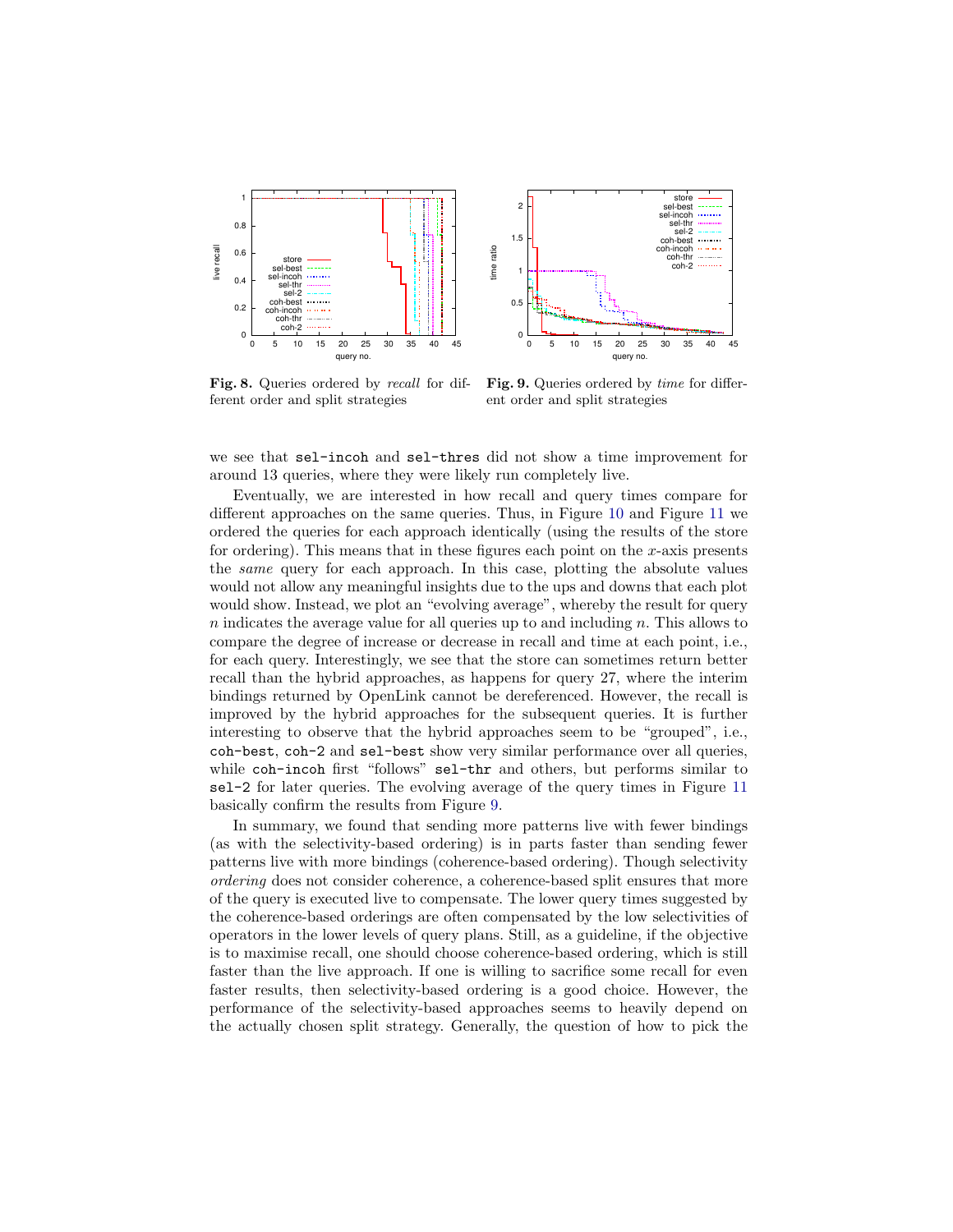

<span id="page-14-1"></span>Fig. 10. Evolving average for *query recall* with different order and split strategies

<span id="page-14-2"></span>Fig. 11. Evolving average for *query time* with different order and split strategies

split position cannot be ultimately answered without taking the actual query and other characteristics into account. While the actual value of the coherence threshold did not have an impact as high as expected, we could show that the coherence estimates themselves are of great benefit, especially for ordering.

## <span id="page-14-0"></span>7 Conclusion

Based on an empirical study showing that popular public SPARQL stores struggle to maintain coherent cached indexes of Linked Data, we propose a hybrid query architecture that aims to combine the best from centralised indexes and novel live querying approaches. We discussed extracting coherence measures from centralised endpoints based on probing queries, and showed that they can be combined with reordering and hybrid-split strategies to design an effective hybrid query plan that speeds up live results while freshening up centralised results.

Still, some open questions remain. We have looked at a wide variety of configurations, which hint at the potential complexity of hybrid query planning. More complex cost models—including, e.g., the potential for multiple splits—may reveal novel optimisations that we have not considered herein, further pushing the boundaries of fresh vs. fast results. Furthermore, we can only estimate the accuracy of store results using coherence estimates; other mechanisms that crosscheck the sources of data (i.e., the named graphs from which the store computes answers) against their current versions could yield yet more accurate statistics. Also, we consider the live and centralised query components to be strongly decoupled. However, the store may serve as a source selection index to enhance the live results given by a zero-knowledge approach such as LTBQE.

Given the potential scope and dynamicity of Linked Data, query engines will need to employ a range of techniques to efficiently offer fresh results with broad coverage. We believe that our hybrid query approach makes a significant step in this direction by combining results from centralised and decentralised query engines. Still, we may only have scratched the surface of what is possible.